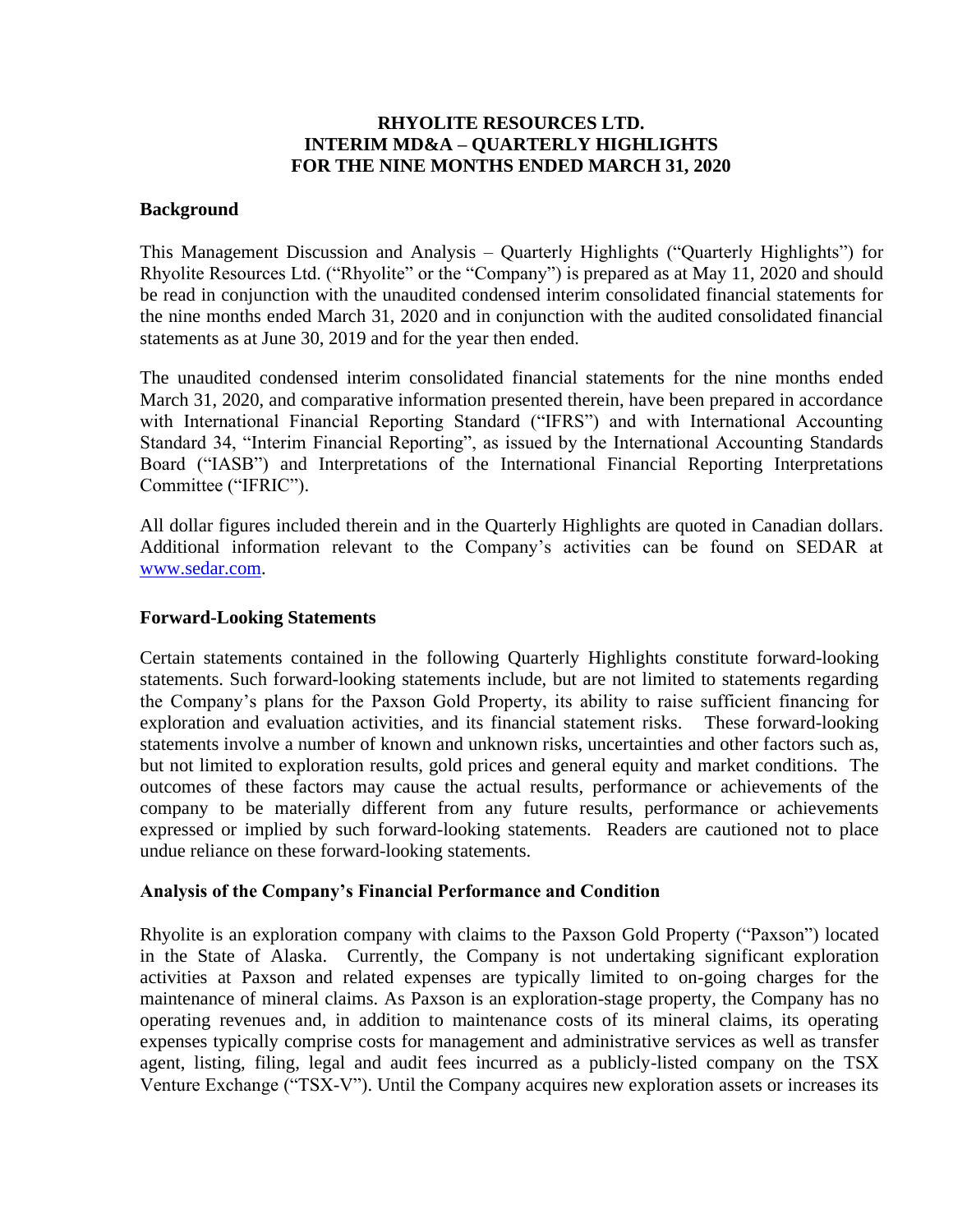exploration of Paxson, these costs are incurred consistently from quarter to quarter and are not expected to change significantly in the next 12 months.

# *Three Months Ended March 31, 2020*

The Company incurred a net loss of \$8,834 for the three months ended March 31, 2020, compared to a \$15,537 loss for the three months ended March 31, 2019. Compared with the same period of the prior year, the net loss for the three months ended March 31, 2020 reflects a \$3,332 increase in interest income earned on a greater average cash balance following the exercise of warrants in the three months ended March 31, 2019. Additionally, the Company's expense for office supplies and services was \$2,722 higher in the three months ended March 31, 2019 compared with the same period in 2020 owing to late-filing penalty for certain income tax information.

Other significant items affecting net loss for the three months ended March 31, 2020 included a \$12,000 expense for office administration and facilities provided by a related party and \$6,226 for transfer agent, listing and filing fees. Owing to the Company's negligible operating activities, these charges were comparable with those for the three months ended March 31, 2019.

# *Nine Months Ended March 31, 2020*

The Company incurred a net loss of \$34,240 for the nine months ended March 31, 2020, compared to a \$47,621 loss for the nine months ended March 31, 2019. The decrease in net loss in 2020 is primarily owing to an \$15,114 increase in interest income is a result of a greater average cash balance following the exercise of warrants in the nine months ended March 31, 2019.

Other significant items affecting net loss for the nine months ended March 31, 2020 included a \$36,000 expense for office administration and facilities provided by a related party, \$12,518 for exploration expenses and \$12,489 for transfer agent, listing and filing fees. Owing to the Company's negligible operating activities, these charges were comparable with those for the nine months ended March 31, 2019.

### *Financial Position as at March 31, 2020*

As at March 31, 2020, the Company had cash of \$2,603,153, amounts receivable of \$1,578 and liabilities of \$7,865. The \$2,596,866 in net working capital is sufficient to fund the Company's operations for at least the next 12 months and, in addition to funding routine general and administrative expenses and the maintenance of Paxson mineral claims, may be used to pursue opportunities to enter new businesses or to acquire new assets.

The Company's cash as at March 31, 2020 is \$48,849 lower than that as at June 30, 2019 as a result of expenditures for exploration, as well as general and administrative activities for the ninemonth interim period, partly offset by interest income.